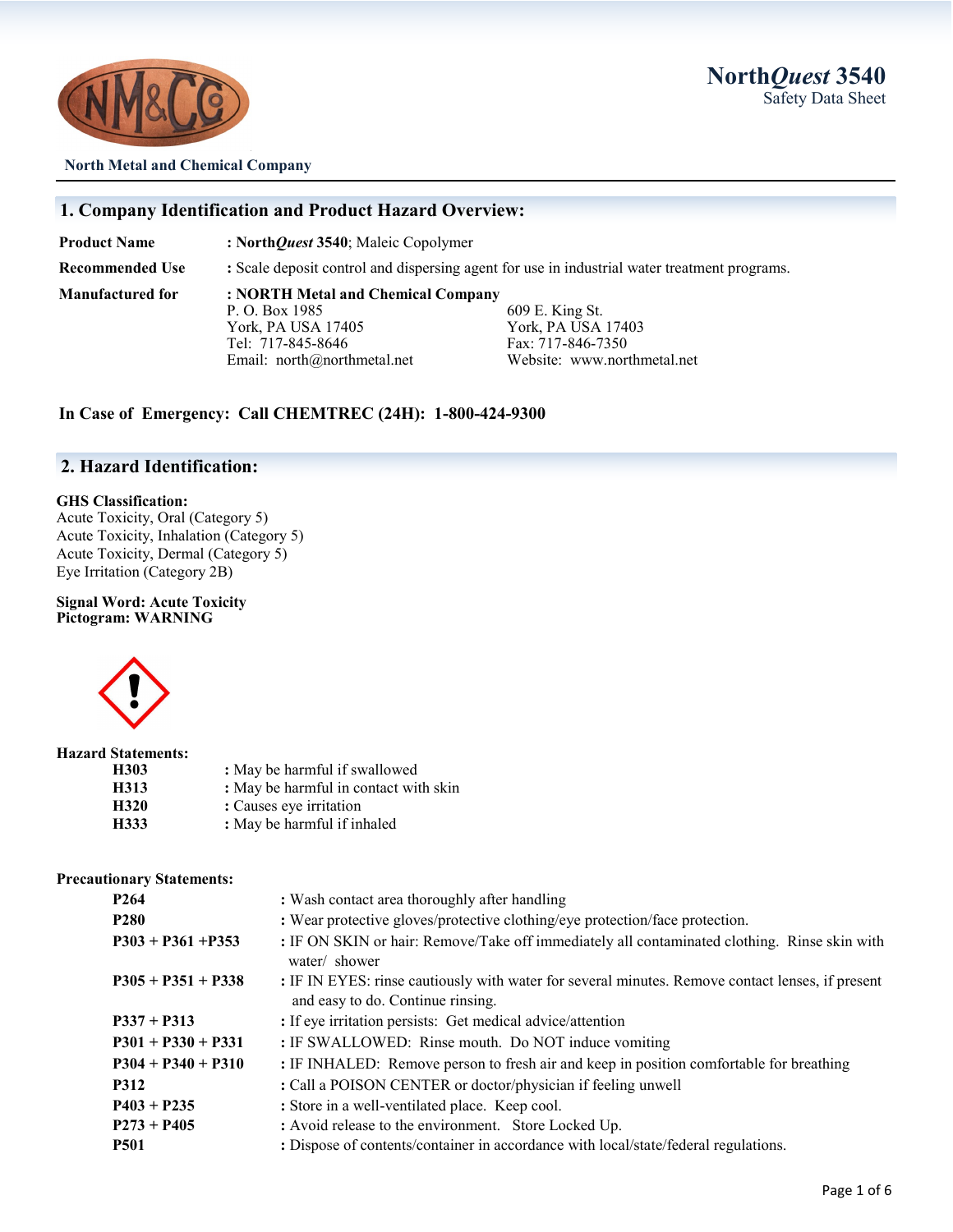## **3. Composition/Information on Ingredient:**

**Chemical Name : North***Quest* **3540**: Maleic Copolymer, [2-Propenoic acid, polymer with 2,5 furandione, sodium salt]

**Chemical Family :** Maleic based Copolymer.

**Chemical Formula/**

**Structure :** N/A

| Substance:                                                    | <b>CAS Number:</b> | Hazard                                                                                                                                                                                                                                                                                                                                                                                                                                                                     | Compo. $(\% )$ |
|---------------------------------------------------------------|--------------------|----------------------------------------------------------------------------------------------------------------------------------------------------------------------------------------------------------------------------------------------------------------------------------------------------------------------------------------------------------------------------------------------------------------------------------------------------------------------------|----------------|
| 2-Propenoic acid, polymer with 2,5<br>furandione, sodium salt | 52255-49-9         | Acute Toxicity (Cat5)<br>Eye Irritation (Cat2B)                                                                                                                                                                                                                                                                                                                                                                                                                            | Proprietary    |
| Water                                                         | 7732-18-5          | $\frac{1}{2} \left( \frac{1}{2} \right) \left( \frac{1}{2} \right) \left( \frac{1}{2} \right) \left( \frac{1}{2} \right) \left( \frac{1}{2} \right) \left( \frac{1}{2} \right) \left( \frac{1}{2} \right) \left( \frac{1}{2} \right) \left( \frac{1}{2} \right) \left( \frac{1}{2} \right) \left( \frac{1}{2} \right) \left( \frac{1}{2} \right) \left( \frac{1}{2} \right) \left( \frac{1}{2} \right) \left( \frac{1}{2} \right) \left( \frac{1}{2} \right) \left( \frac$ | Proprietary    |

## **4. First Aid Measures:**

| Eyes                               | : Flush immediately with plenty of water for at least 15 minutes; periodically lifting upper and lower eye<br>lids. Remove contact lenses if worn. Get medical attention if irritation persists. |
|------------------------------------|--------------------------------------------------------------------------------------------------------------------------------------------------------------------------------------------------|
| <b>Skin</b>                        | : Remove contaminated clothing. Flush skin with running water for fifteen minutes. If irritation persists,<br>get medical aid.                                                                   |
| Ingestion                          | : If the product is swallowed, call doctor/physician/poison center. Rinse mouth with large quantities of<br>water. Never give anything by mouth to an unconscious person.                        |
| <b>Inhalation</b>                  | : If safe to do so, remove individual from further exposure. Keep warm and at rest. If cough or other<br>symptoms develop, call doctor/poison center immediately.                                |
| <b>PPE</b> for first<br>responders | : Gloves and safety goggles are highly recommended.                                                                                                                                              |

## **5. Fire Fighting Measures:**

| <b>Extinguishing Media</b>                         | : Water spray, fog or mist, chemical-type foam, carbon dioxide, or dry powder. Do not use a high power<br>water jet.                                                                                                                                                                         |
|----------------------------------------------------|----------------------------------------------------------------------------------------------------------------------------------------------------------------------------------------------------------------------------------------------------------------------------------------------|
| <b>Hazardous Combustion</b><br><b>Products</b>     | : Carbon monoxide and carbon dioxide.                                                                                                                                                                                                                                                        |
| <b>Unusual Fire or</b><br><b>Explosion Hazards</b> | : Material can splatter at $100^{\circ}C/212^{\circ}F$ . Cool exposed containers with water spray to prevent over heating.<br>Dry residue of the product may also burn.                                                                                                                      |
|                                                    | Special PPE/Precautions: Wear self-contained breathing apparatus and fully protective suit. Evacuate area and fight fire from a<br>safe distance or a protected location. If possible and without risk, firefighters should control run-off<br>water to prevent environmental contamination. |
| <b>Sensitivity to Static</b><br><b>Discharge</b>   | : Not sensitive.                                                                                                                                                                                                                                                                             |
| <b>Sensitivity to</b><br><b>Mechanical Impact</b>  | : Not sensitive.                                                                                                                                                                                                                                                                             |

## **6. Accidental Release Measures:**

| <b>Protective Gear for</b><br>Personnel: |                                                                                                                                                                                                                                                                                                                                                     |
|------------------------------------------|-----------------------------------------------------------------------------------------------------------------------------------------------------------------------------------------------------------------------------------------------------------------------------------------------------------------------------------------------------|
|                                          | For Small Spill : Safety glasses or chemical splash goggles, chemically resistant gloves (rubber/latex), chemically<br>resistant boots, and any appropriate body protection to minimize direct contact to the skin.                                                                                                                                 |
|                                          | For Large Spill: Triple gloves (rubber and nitrile over latex), chemical resistant suit, boots, hard hat, full face mask/an air<br>purifying respirator (NIOSH approved). Self contained breathing apparatus must be worn in situations<br>where fumigant gas generation and low oxygen levels are a consequence of contamination from the<br>leak. |



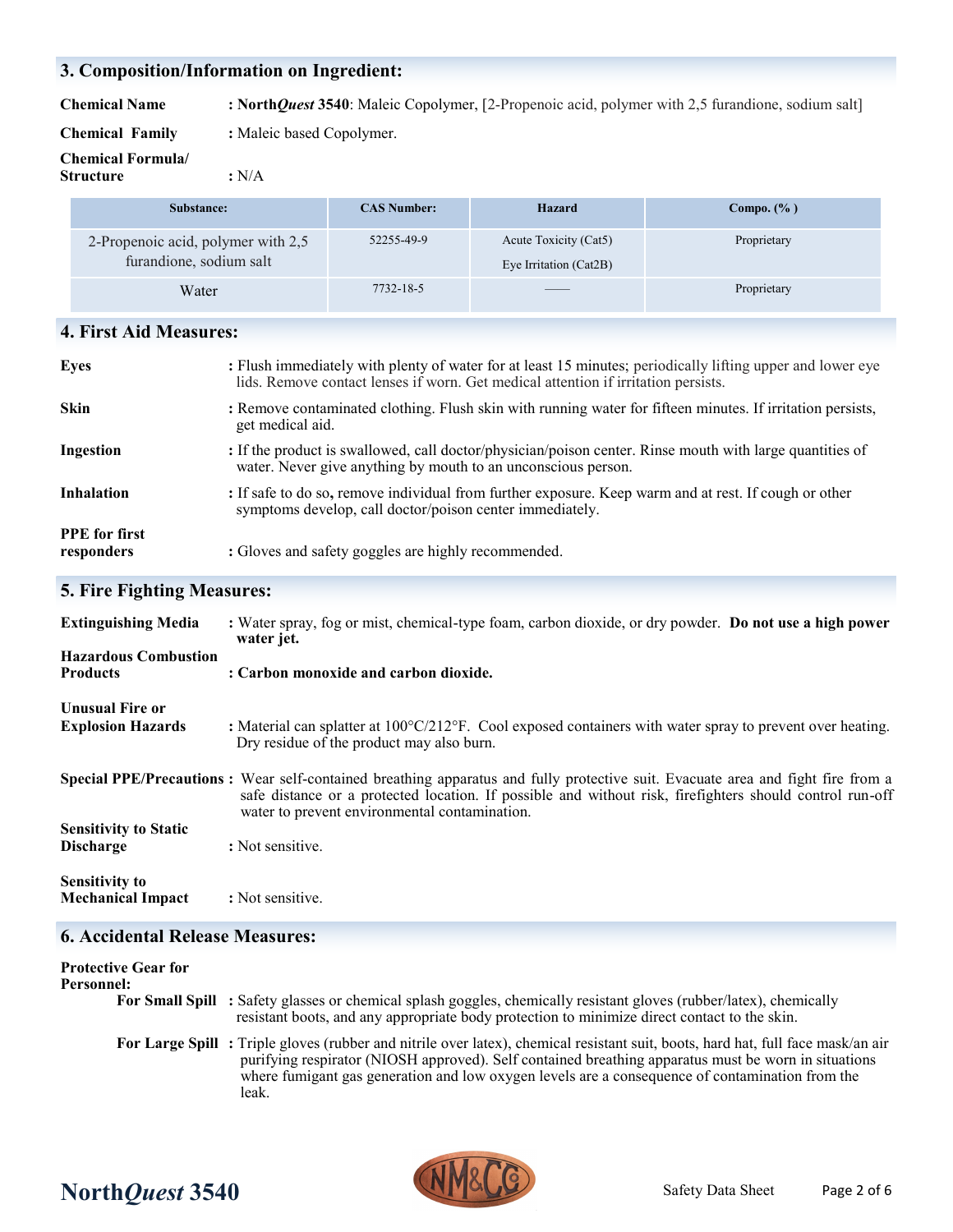## **6. Accidental Release Measures continued:**

| <b>Spill Clean-up</b><br><b>Procedures:</b> |                                                                                                                                                                                                                                                                                 |
|---------------------------------------------|---------------------------------------------------------------------------------------------------------------------------------------------------------------------------------------------------------------------------------------------------------------------------------|
|                                             | For Small Spill : In the event of a small spill, the leak should be contained with an absorbent pad and placed in a properly<br>labeled waste disposal container immediately. Clean the spill area with water. Do not let chemical/spill<br>waste enter the environment.        |
|                                             | For Large Spill: In the event of a large spill, contain the spill immediately and dispose according to state, federal, and<br>local hazardous waste regulation. Do not let chemic/spill waste enter the environment.                                                            |
| <b>Environmental</b>                        |                                                                                                                                                                                                                                                                                 |
| <b>Precaution</b>                           | : Water spill: use appropriate containment to avoid run off or release to sewer or other waterways.<br>Land spill: use appropriate containment to avoid run off or release to ground.<br>General precaution: remove containers of strong acid and alkali from the release area. |
| <b>Release Notes</b>                        | : If spill could potentially enter any waterway, including intermittent dry creeks, contact local authorities.                                                                                                                                                                  |

## **7. Handling and Storage:**

**Handling:** Avoid contact with eyes, skin, and clothing. Do not taste or swallow. Do not inhale vapor or mist. Use with adequate ventilation. For industrial use only! Keep away from sources of ignition. Wash hands thoroughly with soap and water after use. Remove contaminated clothing and protective equipment before entering eating areas.

### **Storage Requirements:**

Store in closed containers away from temperature extremes and incompatible materials.

Store in a cool, dry and well ventilated area. Keep containers tightly closed, and properly labeled. Store in accordance with all local, state and federal guidelines Suitable materials for storage: Low density polyethylene (LDPE), glass, high density polyethylene (HDPE)

Store away from oxidizing agents and alkalis.

Protect from temperatures above: 65 C

Empty container retain vapor and product residue. Observe all recommended safety precautions until container is cleaned, reconditioned or destroyed.

## **8. Exposure Controls and Personal Protection:**

| <b>Engineering Controls</b> | : Good general ventilation should be used. Ventilation rates should be matched to conditions. If<br>applicable, use process enclosures, local exhaust ventilation, or other engineering controls to maintain<br>airborne levels below recommended exposure limits. If exposure limits have not been established,<br>maintain airborne levels to an acceptable level. Eye wash facilities and emergency shower must be<br>available when handling this product.                                                                                                                     |
|-----------------------------|------------------------------------------------------------------------------------------------------------------------------------------------------------------------------------------------------------------------------------------------------------------------------------------------------------------------------------------------------------------------------------------------------------------------------------------------------------------------------------------------------------------------------------------------------------------------------------|
| <b>Personal Protective</b>  |                                                                                                                                                                                                                                                                                                                                                                                                                                                                                                                                                                                    |
| Equipment                   | : Eyes and face: Wear safety glasses with side shields or goggles when handling this material.<br>Skin: Avoid direct contact with skin. Wear rubber gloves, apron, boots or whole bodysuit when<br>handling this product.<br><b>Respiratory:</b> Avoid breathing vapor or mist. Use NIOSH approved respiratory protection equipment<br>when air borne exposure is excessive. If used, full face-piece replaces the need for face shield and/or<br>chemical goggles. Consult the respirator manufacturer to determine the appropriate type of equipment<br>for a given application. |

**Work Hygienic Practices:** Facilities storing or using this material should be equipped with emergency eyewash, and a safety shower. Good personal hygiene practices should always be followed.

## **Exposure Limits:**

| Substance:       | $CAS$ No.: | <b>OSHA STEL</b> | <b>OSHA PEL</b> | <b>ACGIH TLV</b> | <b>ACGIH STEL</b> |
|------------------|------------|------------------|-----------------|------------------|-------------------|
| Maleic Copolymer | 52255-49-9 | N/A              | N/A             | N/A              | N/A               |



## **North***Quest* **3540** Safety Data Sheet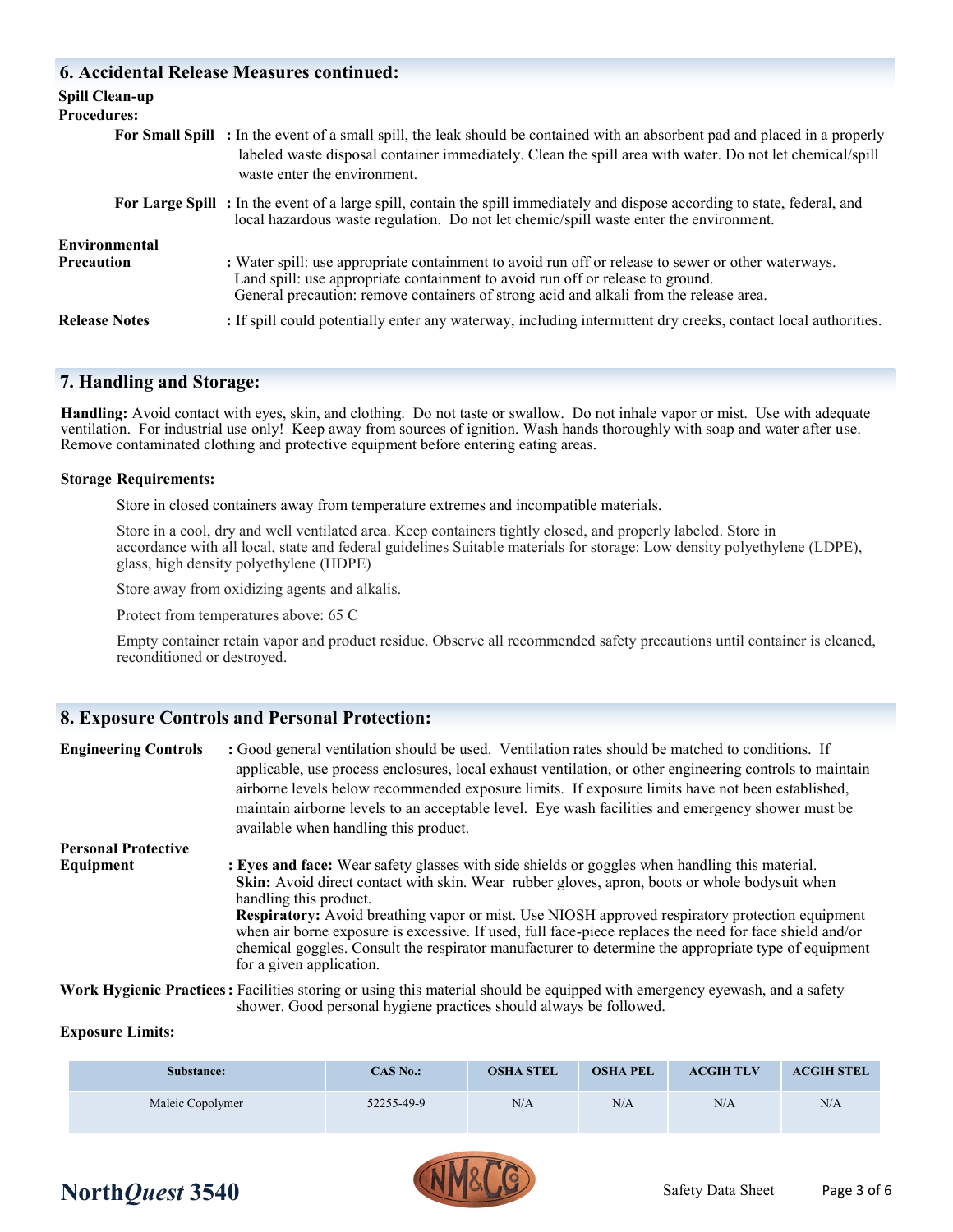## **9. Chemical and Physical Properties:**

| Appearance                    | : Yellowish, transparent liquid     | <b>Decomposition Temp.</b>   | : Not available                    |
|-------------------------------|-------------------------------------|------------------------------|------------------------------------|
| Odor                          | : Characteristic                    | <b>Evaporation Rate</b>      | : Not available                    |
| Odor threshold                | : Not available                     | Flammability                 | : Not flammable                    |
| <b>Color</b>                  | : Pale yellow to yellow Liquid      | <b>Upper Explosive Limit</b> | : Not available                    |
| $pH (1\%$ Solution)           | $: 7.5 - 10.0$                      | <b>Vapor Pressure</b>        | : 3.2 kPa @ 25 $\degree$ C (Water) |
| <b>Melting Point</b>          | $: > -5$ °C                         | <b>Vapor Density</b>         | : Not available                    |
| <b>Freezing Point</b>         | $\therefore$ < -5°C                 | <b>Specific Gravity</b>      | $: 1.250 - 1.350$                  |
| <b>Boiling Range</b>          | $:100^{\circ}$ C - 102 $^{\circ}$ C | <b>Solubility</b>            | : Soluble in water                 |
| <b>Flash Point</b>            | $: > 100^{\circ}C$                  | <b>Partition Coefficient</b> | : Not available                    |
| Viscosity (cPs) $\omega$ 25°C | $: 3000 \text{ max}$                | <b>Auto Ignition Temp.</b>   | $: > 200$ °C                       |
| <b>Molecular Weight</b>       | $: 40,000$ average                  |                              |                                    |

## **10. Stability and Reactivity:**

| <b>Stability</b>           | : The product is stable under normal ambient conditions of temperature and pressure. Protect from<br>freezing               |
|----------------------------|-----------------------------------------------------------------------------------------------------------------------------|
| <b>Polymerization</b>      | : Will not occur                                                                                                            |
| <b>Hazardous</b>           | Decomposition Products: Carbon monoxide and carbon dioxide.                                                                 |
|                            | <b>Incompatible Materials</b> : Strong alkalis, amines, nitrites, sulfites, reducing agents, oxidizing and reducing agents. |
| <b>Conditions to Avoid</b> | : Avoid exposure to extreme temperatures, contact with incompatible chemicals, uncontrolled contact<br>with accelerants.    |

## **11. Toxicological Information:**

#### **Acute Toxicity Data:**

| Oral LD50                   | $\frac{1}{2}$ > 5,000 mg/kg |
|-----------------------------|-----------------------------|
| Dermal LD <sub>50</sub>     | : No data available         |
| Inhalation LD <sub>50</sub> | : No data available         |

#### **Corrosion/Irritation:**

| Skin                  | : No data available  |
|-----------------------|----------------------|
| Eyes                  | : No data available  |
| <b>Sensitization:</b> |                      |
| Respiratory           | : No data available  |
| Skin                  | : No data available  |
| Carcinogenicity       | : No data available  |
| Mutagenicity          | : No data available. |

| <b>Reproductive Effects</b> | : No data available. |
|-----------------------------|----------------------|
| <b>Teratogenic Effects</b>  | : No data available. |

**Routes of Exposure :** Ingestion, Inhalation

## **Long Term Exposure Health Effects:**

| Eyes       | : No data available |
|------------|---------------------|
| Skin       | : No data available |
| Inhalation | : No data available |
| Ingestion  | : No data available |

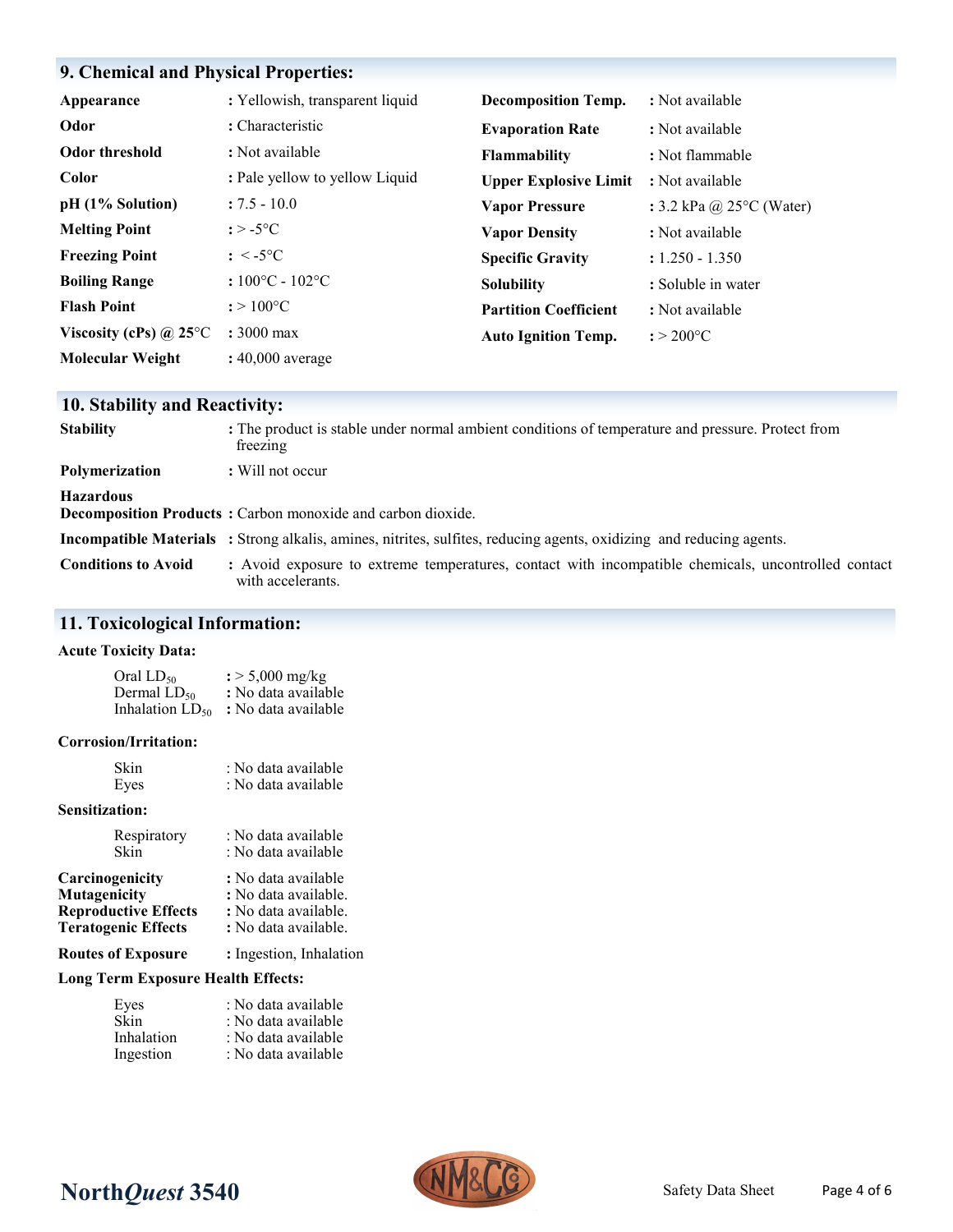## **12. Ecological Information:**

All work practices must be aimed at eliminating environmental contamination. Do not allow undiluted product or large<br>quantities to enter ground water or sewage systems. Release of large amounts of this product into aquatic

**Biodegradability :** This product can be virtually eliminated from water by abiotic processes e.g. absorption onto activated sludge

**Bioaccumulative Potential :** No data available.

**Terrestrial Ecotoxicity :** This material may be harmful or fatal to contaminated plants or animals, especially if large volumes are released into the environments.

**Aquatic Ecotoxicity :** LC<sub>50</sub> Leuciscus 96h >100 mg/L

**Aquatic Invertebrates: :**EC<sup>50</sup> Daphnia Magna 48h >500 mg/L

**Mobility in Soil :** Absorption to solid soil is possible.

**Other Adverse Effects :** No data available.

#### **13. Disposal Considerations:**

| <b>Disposal Method</b>  | : Dispose of waste at an appropriate waste disposal facility according to current applicable laws and<br>regulations.                                                                                                          |
|-------------------------|--------------------------------------------------------------------------------------------------------------------------------------------------------------------------------------------------------------------------------|
| <b>For Large Spills</b> | : Contain material and call local authorities for emergency assistance.                                                                                                                                                        |
| <b>Product Disposal</b> | : Dispose of at a supervised incineration facility or an appropriate waste disposal facility according to<br>current applicable local, state and federal laws, regulations and product characteristics at time of<br>disposal. |
| <b>Empty Container</b>  | : Contaminated container should be labeled and disposed in accordance to local, state and federal laws and<br>regulations.                                                                                                     |
| <b>General Comments</b> | : Refer to section 6, accidental release measures for additional information.                                                                                                                                                  |

#### **14. Transport Information:**

| <b>Regulatory</b><br><b>Information</b> | UN No. | <b>Proper Shipping Name</b> | <b>UN Class</b> | <b>Packing Group</b> | Label |
|-----------------------------------------|--------|-----------------------------|-----------------|----------------------|-------|
| <b>US DOT</b>                           | None   | Not Regulated               | None            |                      | None  |
| <b>IMDG</b>                             | None   | Not Regulated               | None            |                      | None  |
| <b>IATA</b>                             | None   | Not Regulated               | None            |                      | None  |

#### **15. Regulatory Information:**

#### **U.S. Federal Regulations:**

**TSCA:** All components of this product are listed on the TSCA inventory.

**CERCLA:** This product does not contain any CERCLA-listed hazardous substances.

**SARA TITLE III (EPCRA) Section 302/304:** No components of this product were found to be on the hazardous chemicals list. **SARA TITLE III (EPCRA) Section 311/312:** Acute health hazard.